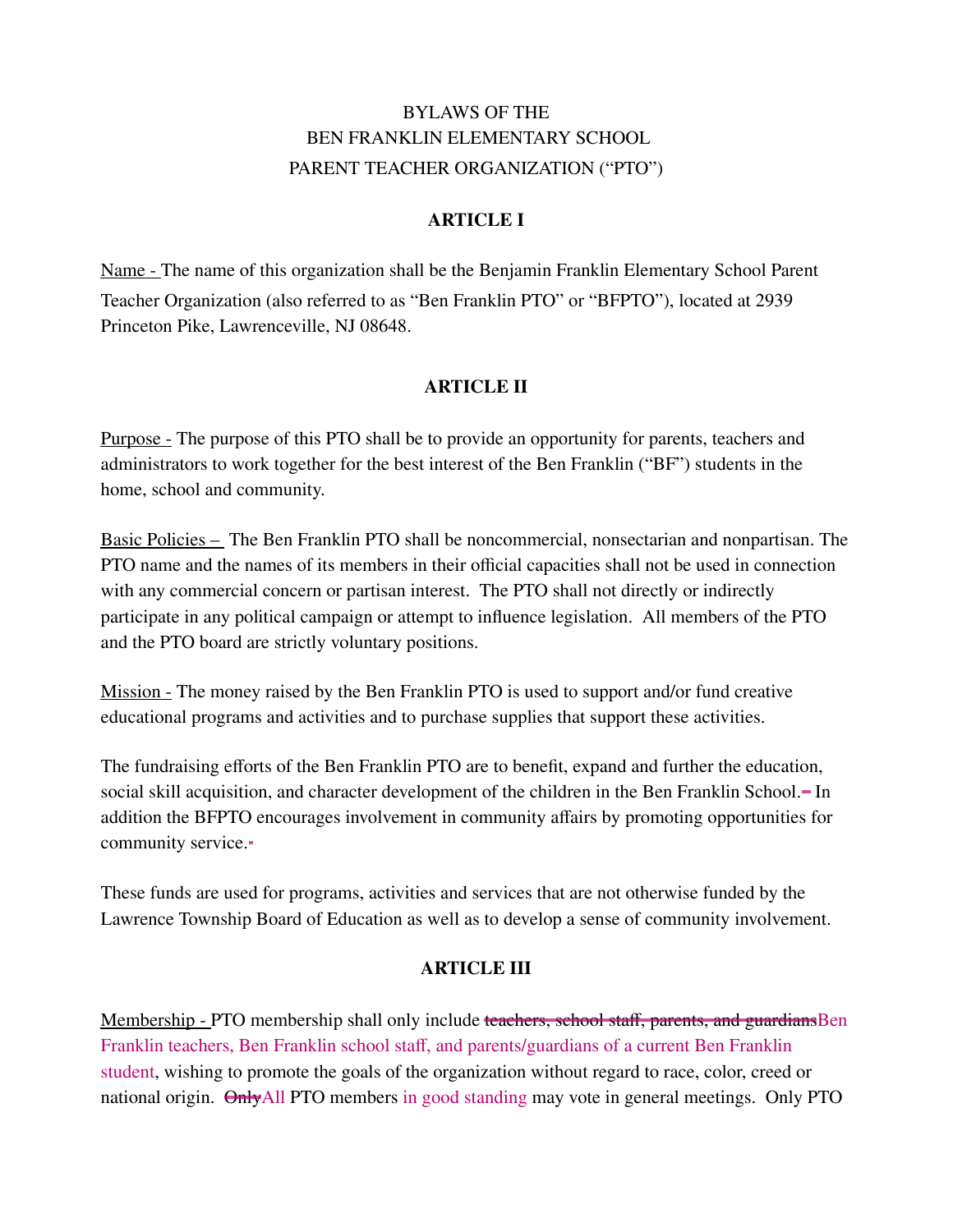members who are parents or legal guardians of at least one current BF student may serve in elected or appointed positions.  $\triangleleft$ 

#### ¶

Individuals may be admitted to membership at any time. To have voting rights, individuals must be admitted to membership prior to the nominations of board positions for the following year, which is typically held in April. ¶

Dues - Each member shall pay annual dues. An annual registration form needs to be completed for membership to be active. The annual dues shall be recommended by the Executive Board, but shall not exceed a 25% increase of the previous year's membership fee without a majority vote by the PTO members at the last PTO meeting of the school year. Dues shall be effective for the following school year

Dues -Dues, if any, will be established by the executive board. If dues are charged, a member must have paid his or her dues at least 14 calendar days before the meeting to be considered a member in good standing with voting rights.

#### **ARTICLE IV**

Meetings - Monthly meetings shall be held at the discretion of the President. These meetings shall be open to all members in good standing and interested members of the community. Additional meetings may be called at the discretion of the President to conduct urgent business.

Quorum - Five members, including at least one Executive Officer, shall constitute a quorum.

#### **ARTICLE V**

Officers Enumeration and Terms - Each PTO Executive Officer must be a member of the organization. Executive Officers shall consist of the President, 1st Vice President, 2nd Vice President, Treasurer, Corresponding Secretary and a Recording Secretary.

For a candidate to be eligible for an Executive Officer position, prior to nomination all of the following requirements must be satisfied in the current school year: (1) regularly attended PTO meetings, (2) chaired at least one PTO eventattended at least 50% of the PTO meetings, and (32) volunteered and served at five PTO eventsfor PTO activities.

Officers shall be elected by a majority vote by PTO members at the last monthly PTO meeting of the school year and shall assume office at the end of the school year.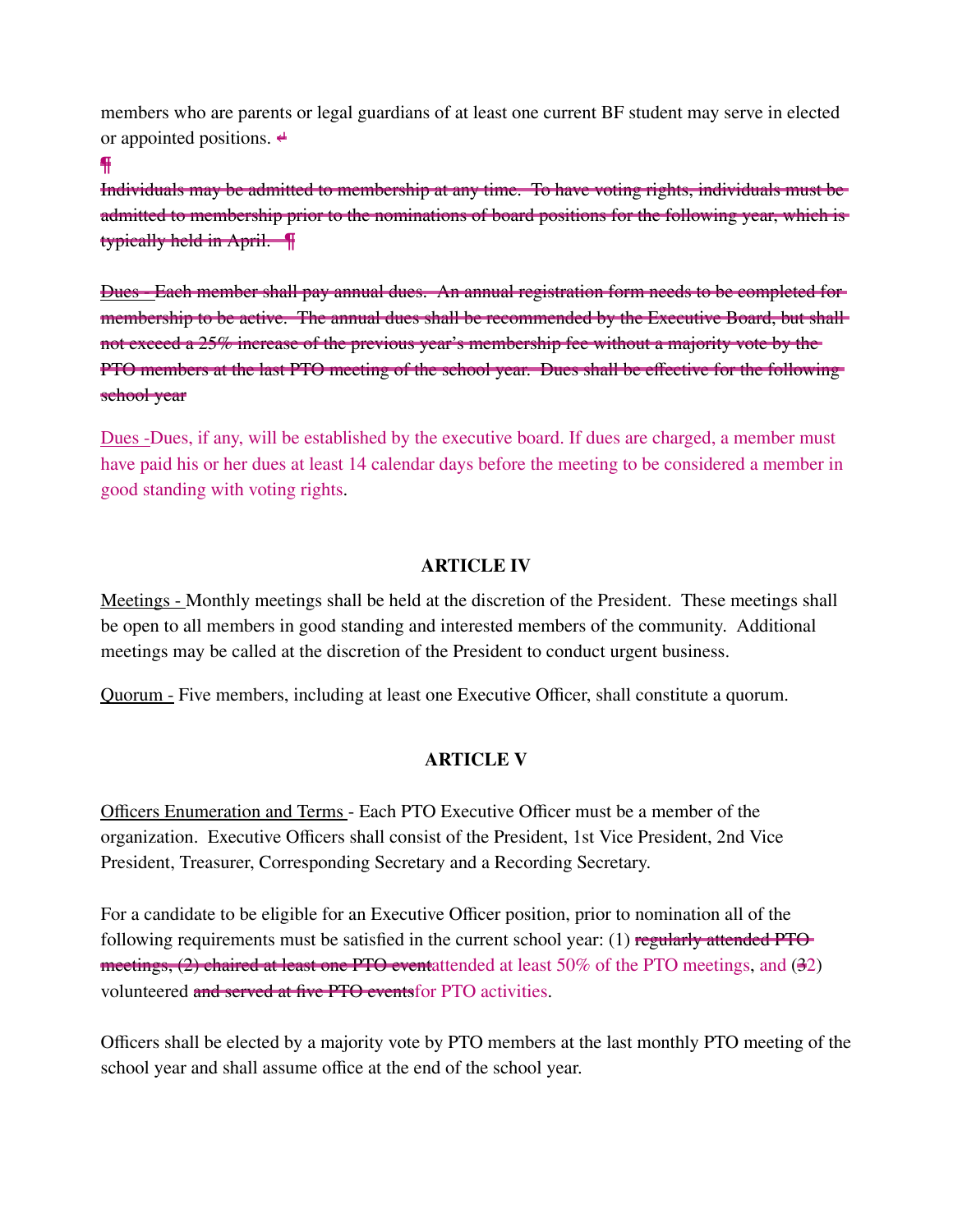The term of office shall be 2 years with a maximum of 3 consecutive terms held in the same position without the need for reelection, provided that the Officer is still fulfilling the 3 requirements for eligibility of an Executive Officer position listed above. ¶

#### ¶

After 3 consecutive terms, an election by majority vote by PTO members present at the May meeting must take place. An election is required for each officer at the end of each term.

Nomination and election - Prior to the April nomination meeting, the President will announce the potential open Executive Board positions for the next school year. Nominations for Executive Officer positions will be accepted beginning 10 days prior to the April PTO meeting. Nominations will be accepted by email to the Recording Secretary or in person at the April PTO meeting. Nominations will close at the end of the April PTO meeting. At the May meeting, the President shall present all candidates running for each office and an election will then take place for any position with more than one candidate.

In any instance where there is more than one nomination for any office, an election conducted by a previous board member shall be held by secret ballot of the PTO members presentThe candidate with the majority vote takes office. In the event of a tie, a revote will be held unless a candidate concedes.

A majority vote of those qualified to vote and voting shall constitute an election. Candidate with the majority vote will win the election. In the event of a tie, a revote of the candidates tied for the highest number of votes must be performed at a regular or special PTO meeting by present PTO members, assuming a quorum. ¶

#### ¶

Vacancies - The President with the approval of the Board shall appoint a replacement in the event of a vacancy during a term of office. If this vacancy occurs at the end of a school year, an election can be held to fill the position for the following year. Absentee or proxy voting shall not be permitted.

Removal From Office - Any Executive Board member may be removed, if good cause is shown, either by a two-thirds (2/3) vote of all remaining Executive Board members or by a two-thirds (2/3) vote of the members present at a special meeting called pursuant to these By-laws.

Vacancies - If there is a vacancy in any Executive Board office, PTO members will fill the vacancy through an election at the next regular PTO meeting.

# **ARTICLE VI**

#### Officer Duties-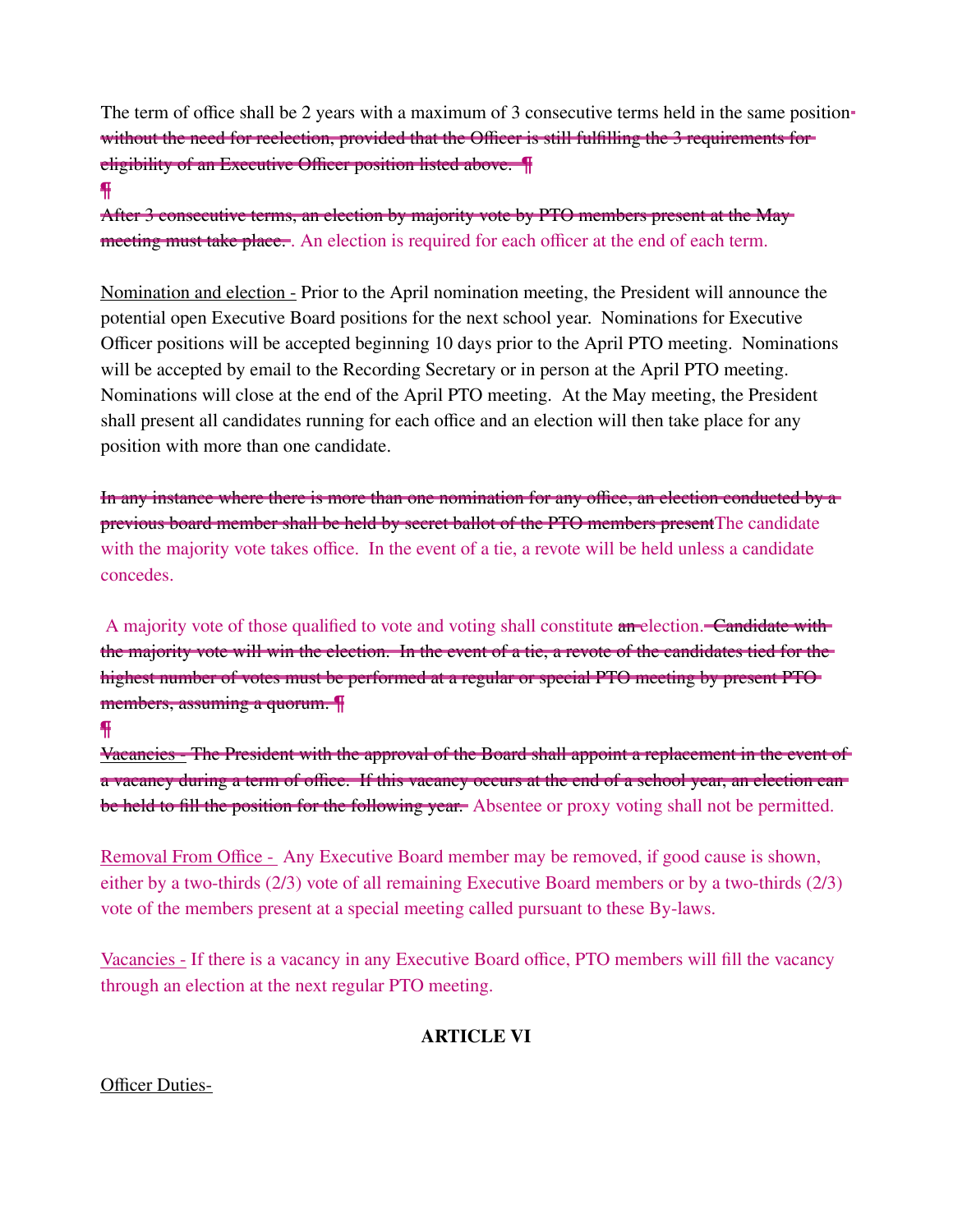President - The President shall preside at all meetings. The President shall be ex-officio memberofoversee all committees and shall perform all other duties pertaining to the office. The President will meet with the principal before the end of the school year to set the PTO events calendar for the upcoming school year. The President shall oversee the PTO budget. The President shall attend Direct Link meetings or appoint a representative. The President shall maintain the PTO section of the storage cage and closet.

First Vice President - In the absence of the President, the First Vice President ("1st VP") shall assume the duties of the President. The 1st VP shall serve as president if the President resigns or if for other reasons vacates the office before the term expires. The 1st VP is responsible for the committee chairpersons and the volunteers for PTO events.

Second Vice President – The Second Vice President ("2nd VP") shall be responsible for overseeing homeroom parents and informing/reminding homeroom coordinators of their duties through the school year.

Recording Secretary - The Recording Secretary shall be responsible for the minutes of all PTO meetings and shall maintain a file of the minutes and make a copy of the meeting minutes readily available to the Executive Officers and all PTO members on the Ben Franklin PTO website, by email, or by an otherwise similar method. The Recording Secretary shall also maintain the Ben Franklin PTO website and its social media accounts. The Recording Secretary and Corresponding Secretary shall be jointly responsible for coordination and distribution of the school directory and membership of the PTO.

Corresponding Secretary - The Corresponding Secretary shall be responsible for correspondence of the PTO and shall send out board communications as required. The Corresponding Secretary shall also be responsible for compiling the e-mail addresses for the PTO members who wish to receive flyers electronically. The Corresponding Secretary and Recording Secretary shall be jointly responsible for coordination and distribution of the school directory and membership of the PTO.

Treasurer- The Treasurer shall be responsible for all funds of the PTO. The Treasurer shall handle bank deposits, maintain accounting books, and handle any payments that may be ordered by the Executive Board. The Treasurer prepares audit for each year, files annual taxes and provides reports on the income and expenses from the previous month at each PTO meeting. An annual financial report at the last board meeting of the school year will be provided to the President for record.

# **ARTICLE VII**

Composition of Executive Board - The Executive Board shall consist of the elected officers of the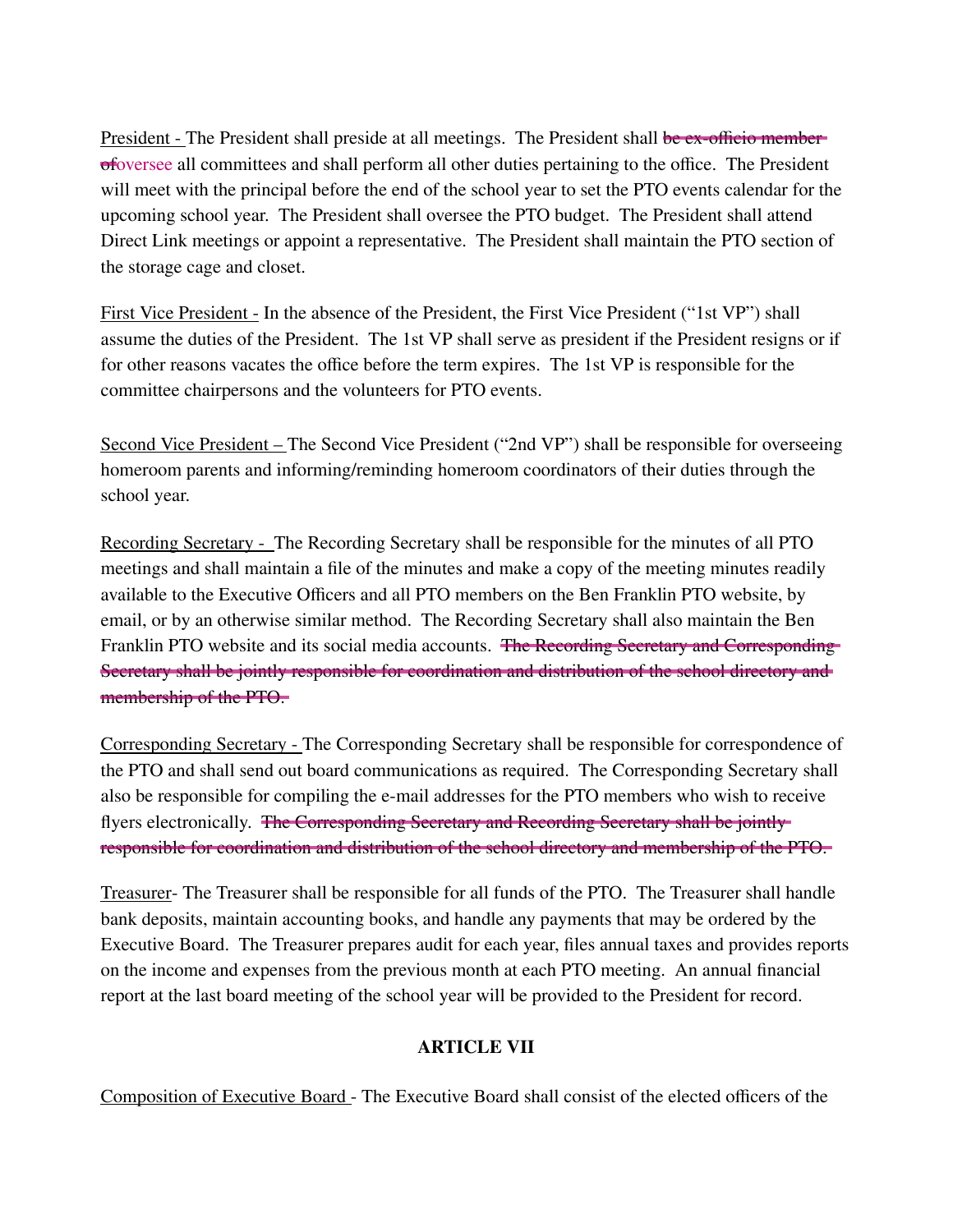organization, which shall include President, 1st and 2nd Vice Presidents, Recording Secretary, Corresponding Secretary and Treasurer.

Powers - The Executive Board shall have the power to transact business for the PTO and to perform other duties as specified in this constitution.

Meetings - The Executive Board shall meet at the discretion of the President. The Executive Board shall meet a minimum of four times during the school year. The monthly meeting may constitute a board meeting.

Finance - All funds donated, raised, or acquired by the PTO are to be used exclusively to support and enhance Ben Franklin Elementary School, its staff and students.

All checks written by the organization under \$500 may be signed with the Treasurer's signature only. Any check written for over \$500 must have two signatures, one of which must be the Treasurer's and the other the President's.

The President and the Treasurer will have the BFPTO debit card to use at the discretion of the Executive Board. Purchases made under \$100, which benefit the school, staff or students, may be made at the President's/Treasurer's discretion. Purchases over \$100 must be discussed at an Executive Board meeting or if necessary through the majority vote of Executive Officers by e-mail, conference call, or other form of group communication.

# **ARTICLE VIII**

Committees - All chairpersons for PTO events will work within budgetary guidelines provided by the Executive Board. PTO events and committee descriptions will be maintained and updated by the Executive Board and dispersed annually to all PTO members. Following the PTO event, the chairperson(s) shall be responsible for emailing the 1st VPentire PTO Board a summary of the event including a breakdown of expenses.

All flyers must be sent to the Executive Board for review prior to distribution.

All event/fundraiser profits are to be given to the Treasurer for deposit within 5 days following the event.

#### **ARTICLE IX**

Dissolution - At the dissolution of the PTO, the remaining funds will be remitted to Benjamin